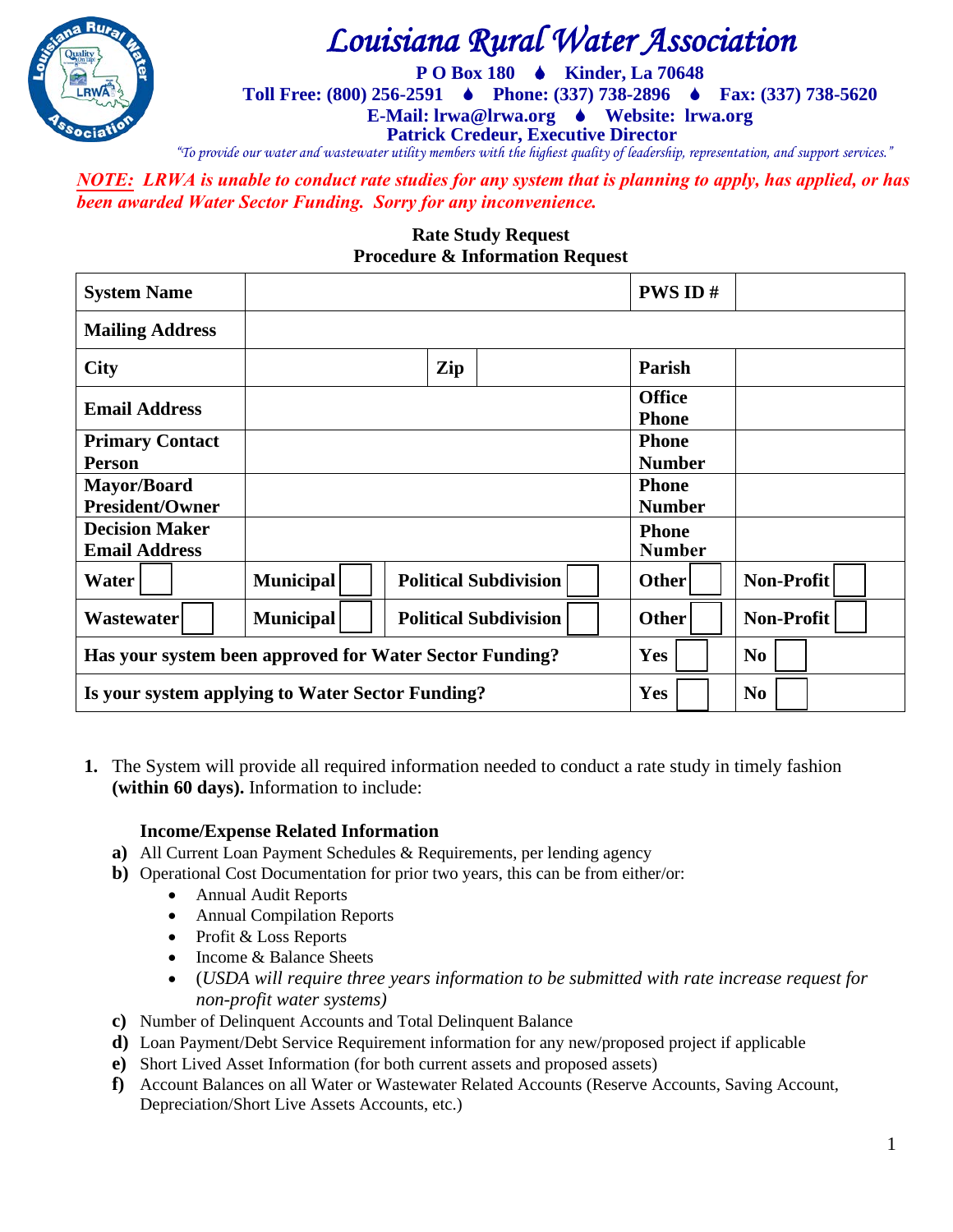## **Water Produced/Purchased & Sold Information**

- **a)** Amount of Water Produced or Purchased annually in gallons. If wastewater total gallons of wastewater processed annually.
- **b)** Number of connections per rate classification, and total gallons of water sold per rate classification. This information needs to be broken down for each rate classification such as:
	- Residential Rate
	- Commercial Rate
	- In Town Rate
	- Out of Town Rate
	- School Rate
	- Industrial Rate
	- Etc

#### *Note: All information for rate study has to be for the same time periods. The system's fiscal year information work best.*

## **Additional Rate Structure Factors**

- **a)** Current Rate Structures (including all rate classifications)
- **b)** Other Revenues such as: Sales Tax, Millage Tax, Grant Funds, and/or Fund Transfers from other accounts to Supplement Water System Operation Cost
- **c)** Tap Fees and Cost Associated With
- **d)** Deposits
- **e)** Charges for Services (line extensions & upgrades, upsize meter, etc)
- **f)** Disconnect Practices and Reconnect Fees
- **g)** Bulk Water Charges (cost of water and other services/equipment required)
- **h)** Charges for damages to system (vehicle accidents, vandalism, and etc)
- **2.** LRWA Staff compiles information into rate study template.
- **3.** LRWA will meet with System management and board of directors to discuss the results of the rate study and determine a proposed rate to be submitted for review and approval if deemed necessary.
- **4.** Once a proposed rate has been approved by the system board of directors in accordance with the applicable laws, system bylaws, and any other legal requirements the System will submit a request for a rate increase to the appropriate agency.
- **5.** The Request for a Rate Increase from the System will include:
	- A letter on System Letterhead from the Board of Directors: requesting the proposed rate increase, stating the existing rates, and comments regarding need of rate increase.
	- Minutes from meeting where the board of directors voted to request approval of the LRWA Rate Study
	- **Proposed documentation regarding the notification of consumers of the proposed rate** increase.
	- A copy of the LRWA Rate Analysis Summary with projected Budget, and the LRWA Rate Study Summary Letter provided by LRWA to the system and/or agency.
	- A copy of all supporting documents that LRWA used to conduct the rate study.

**This above list is general in nature some items listed may not apply to your specific type of system, if you have any questions, please contact the LRWA Staff Member assisting with your rate analysis.**